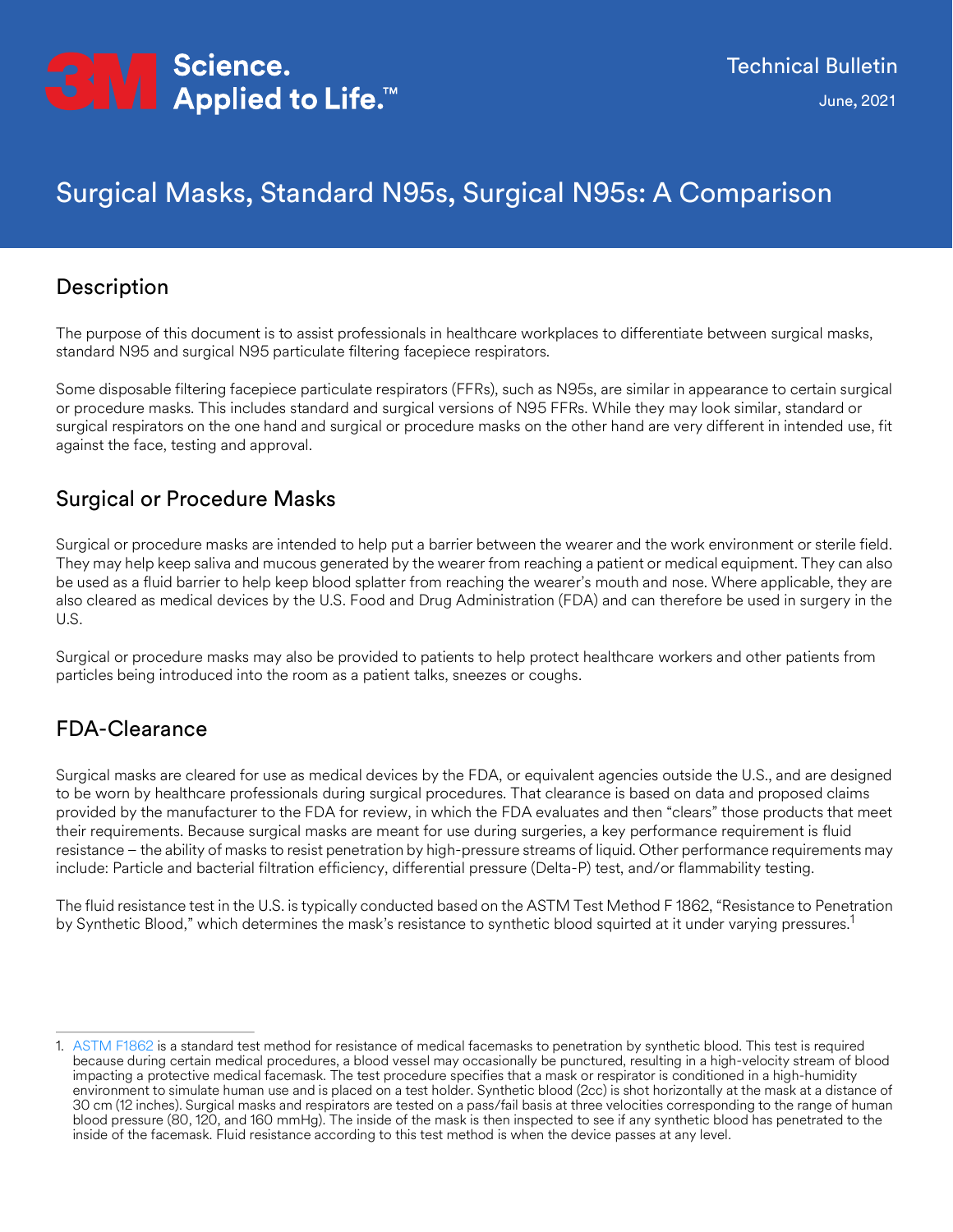### NIOSH-Approved Standard N95 Respirators

In addition to acting as a barrier, if a wearer also wants to reduce inhalation of smaller particles, they need to obtain and properly use a government-certified respirator, such as an N95 filtering facepiece particulate respirator approved by the U.S. National Institute for Occupational Safety and Health (NIOSH).

Particulate respirators are designed to help reduce the wearer's exposure to airborne particulate hazards, including virus and bacteria particles. In the U.S., respirators are tested and certified by NIOSH. NIOSH tests and certifies respirators based on their physical and performance characteristics, including filtration efficiency. For example, N95-rated filtering facepiece respirators have a filtration efficiency of at least 95% against non-oily particles when tested using the NIOSH criteria. The particles used to test the filtration are in a size range that is considered the most penetrating. Therefore, the test methods ensure that the filter media can filter particles with at least 95% efficiency.

### NIOSH Approved and FDA Cleared Surgical N95 Respirators

Surgical N95 respirators are both approved by NIOSH as an N95 respirator and cleared by the FDA as a surgical mask as they are also designed and tested for fluid resistance. These products are frequently referred to as medical respirators, healthcare respirators, or surgical N95s.